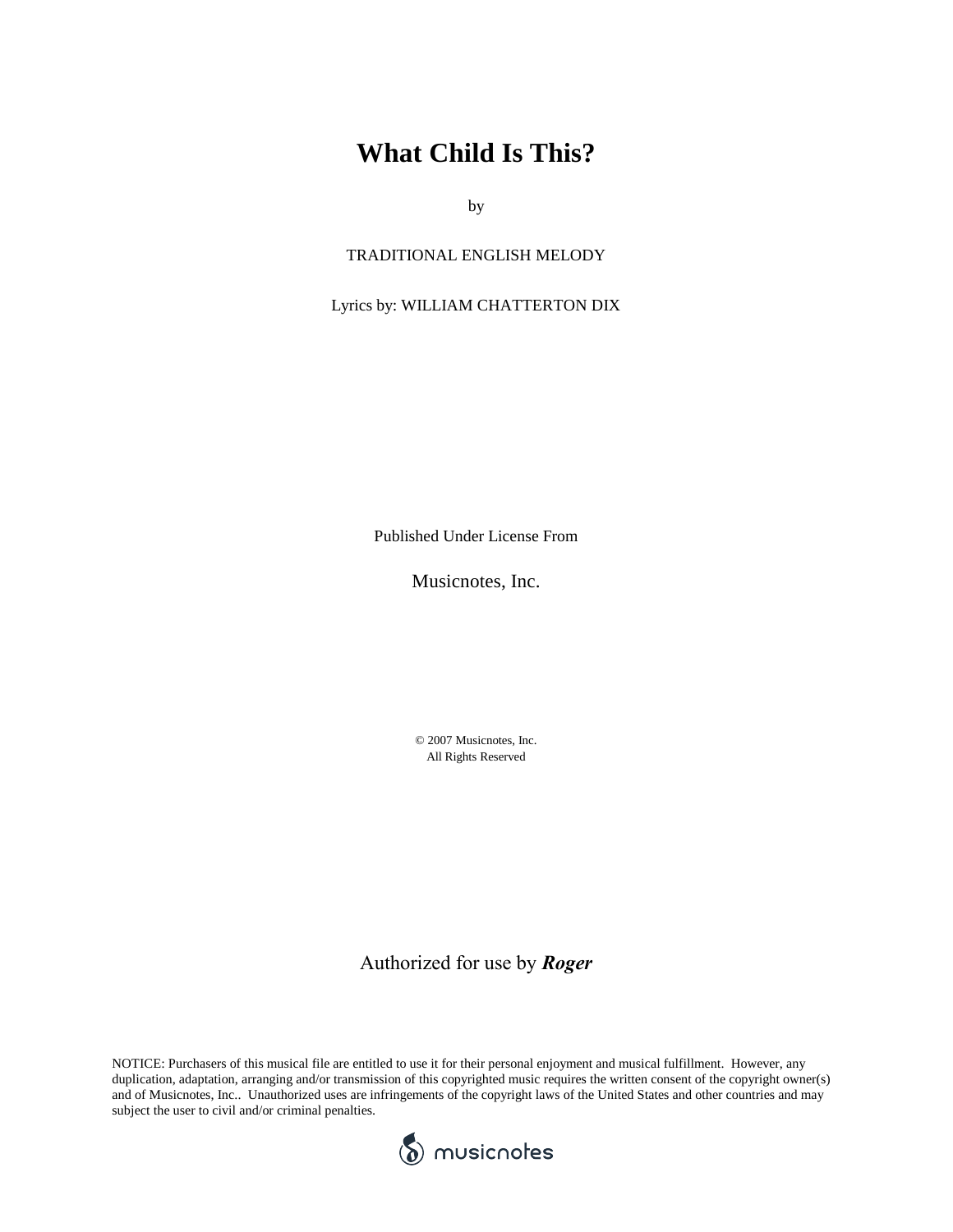# **WHAT CHILD IS THIS**

Words by WM. CHATTERTON DIX

**TRADITIONAL** 16th Century Melody "Greensleeves"